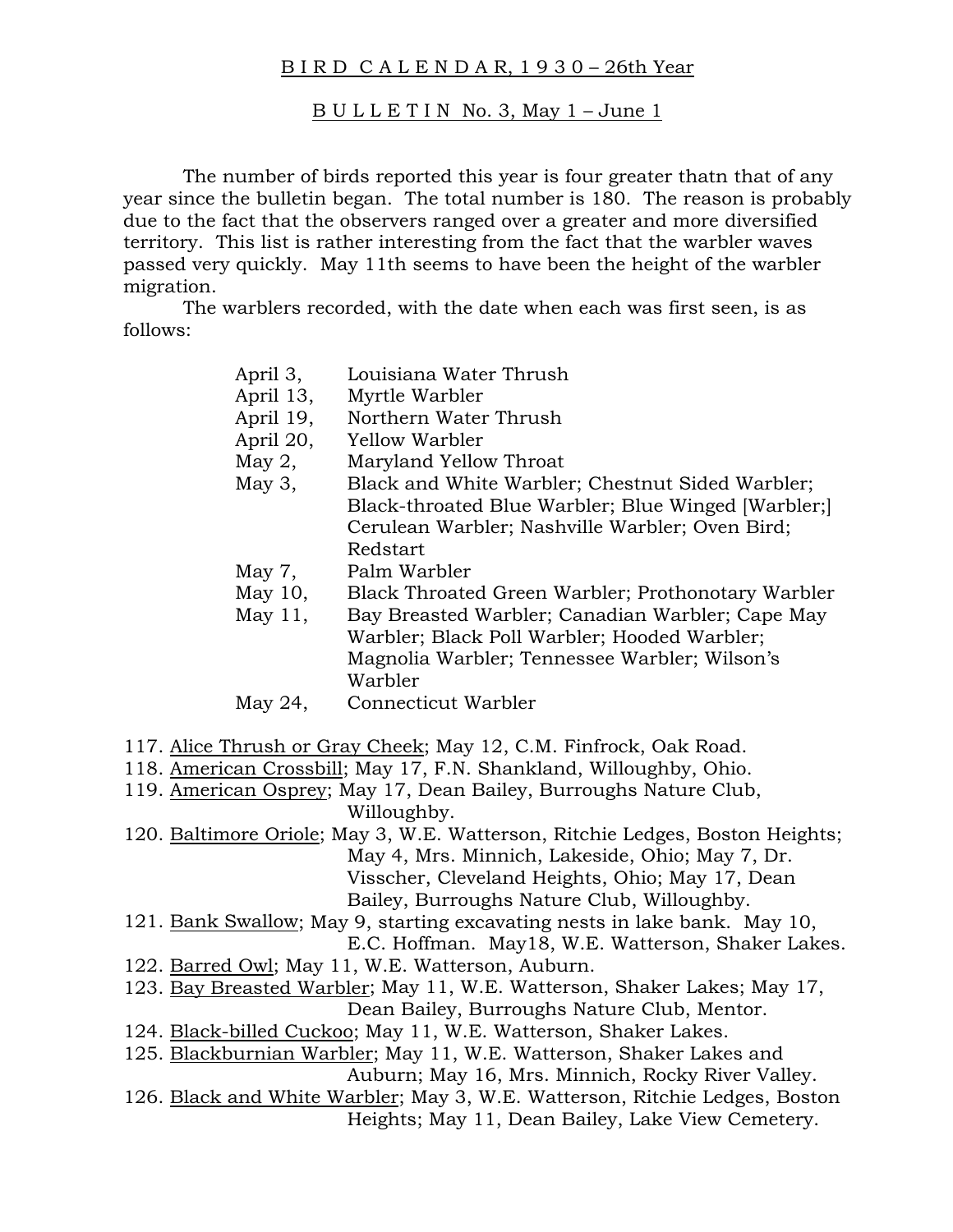- 127. Black-poll Warbler; May 11, W.E. Watterson, Auburn.
- 128. Black-throated Blue Warbler; May 16, W.E. Watterson, Shaker Lakes; May 17, Dean Bailey, Burroughs Nature Club, Willoughby.
- 129. Black-throated Green Warbler; May 3, W.E. Watterson, Ritchie Ledges, Boston Heights, Ohio; May 11, C.M. Finfrock, Novelty, Ohio.
- 130. Blue Gray Gnatcatcher; May 24, C.M. Finfrock, Vermilion, Ohio.
- 131. Blue Winged Warbler; May 3, W.E. Watterson, Ritchie Ledges, Boston Heights, Ohio; May 17, Dean Bailey, Burroughs Nature Club, Willoughby.
- 132. Bobolink; May 11, W.E. Watterson, Auburn; May 17, Dean Bailey, Burroughs Nature Club, Willoughby; May 24, C.M. Finfrock, Vermilion, Ohio.
- 133. Canadian Warbler; May 11, W.E. Watterson, Shaker Lakes; May 24, Mrs. Minnich, Rocky River Valley.
- 134. Cape May Warbler; May 11, C.M. Finfrock, Oak Road, Cleveland Heights; W.E. Watterson, Shaker Lakes.
- 135. Cedar Waxwing; May 23, W.E. Watterson, Shaker Lakes and East 130th St.
- 136. Cerulean Warbler; May 3, W.E. Watterson, Ritchie Ledges, Boston Heights; May 17, Dean Bailey, Burroughs Nature Club, Willoughby.
- 137. Chestnut-sided Warbler; May 3, W.E. Watterson, Ritchie Ledges, Boston Heights; May 17, Dean Bailey, Burroughs Nature Club, Willoughby.
- 138. Cliff or Eave Swallow; May 16, Dr. Visscher, Vermilion; May 17, Dean Bailey, Burroughs Nature Club, Willoughby.
- 139. Common Tern; May 4, Groups of 12 to 25 appeared on Lake Erie in Lakewood, E.C. Hoffman; May 5, W.E. Watterson, Gordon Park; May 17, Dean Bailey, Burroughs Nature Club, Mentor, Ohio.
- 140. Connecticut Warbler; May 25, W.E. Watterson, Ambler Park.
- 141. Crested Flycatcher; May 3, W.E. Watterson, Ritchie Ledges, Boston Heights, Ohio; May 17, Dean Bailey, Burroughs Nature Club, Willoughby; May 18, Mrs. C.M. Finfrock, Oak Road, Cleveland Heights; May 24, Mrs. Minnich, Rocky River Valley.
- 142. Grasshopper Sparrow; May 3, W.E. Watterson, Ritchie Ledges, Boston Heights.
- 143. Greater Yellow Legs; May 8, W.E. Watterson, Shaker Lakes.
- 144. Hooded Warbler; May 11, W.E. Watterson, Auburn; May 17, Dean Bailey, Burroughs Nature Club, Willoughby.
- 145. Indigo Bunting; May 10, Mrs. Minnich, Rocky River; May 11, W.E. Watterson, Auburn, May 17, Dean Bailey, Burroughs Nature Club, Willoughby.
- 146. Jack Snipe; May 17, Dean Bailey, Burroughs Nature Club, Willoughby; May 24, C.M. Finfrock, Vermilion, Ohio.
- 147. Kingbird; May 3, W.E. Watterson, Ritchie Ledges, Boston Heights, Ohio; May 17, Dean Bailey, Burroughs Nature Club, Willoughby.
- 148. Least Flycatcher; May 10, W.E. Watterson, Shaker Lakes; May 11, Dean Bailey, Lake View Cemetery.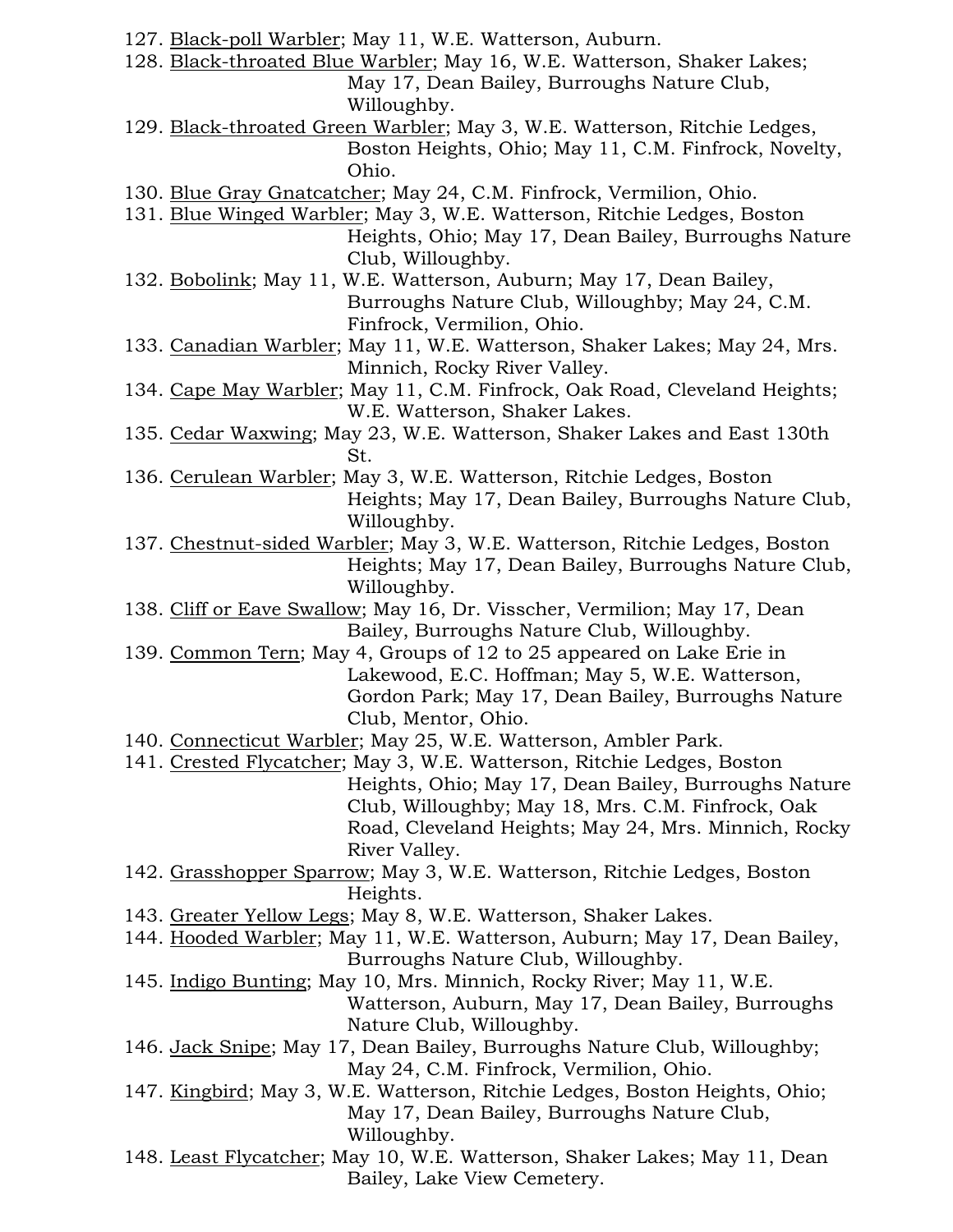- 149. Least Sandpiper; May 17, Dean Bailey, Burroughs Nature Club, Richmond.
- 150. Lincoln Sparrow; May 7, trapped and banded by E.C. Hoffman, Lakewood.
- 151. Magnolia Warbler; May 11, W.E. Watterson, Shaker Lakes and Auburn; May 17, Dean Bailey, Burroughs Nature Club, Mentor.
- 152. Maryland Yellow Throat; May 2, W.E. Watterson, Public Square, Cleveland; May 10, C.M. Finfrock, Novelty, Ohio; May 18, Dean Bailey, Lake View Cemetery.
- 153. Mocking Bird; May 14, E.C. Hoffman, Lakewood. Observed for periods of five to ten minutes May 15, 16, 17, but not since then. Heard singing only toward sunset. A female mocking bird was identified in Lakewood Jan. 21, 1930 by Mr. O.E. Mueller.
- 154. Nashville Warbler; May 3, W.E. Watterson, Ritchie Ledges, Boston Heights, Ohio.
- 155. Night Hawk; May 7, E.C. Hoffman, Ashbury Road and East 111th Street; May 11, W.E. Watterson, Shaker Boulevard and East 130th St.; May 11, Dr. Visscher, Adelbert Campus; May 12, C.M. Finfrock, Oak Road, Cleveland Heights.
- 156. Olive-backed Thrush; May 7, W.E. Watterson, Shaker Lakes; May 11, Dean Bailey, Lake View Cemetery; May 18, C.M. Finfrock, Oak Road, Cleveland Heights, Ohio.
- 157. Orchard Oriole; May 17, Dean Bailey, Burroughs Nature Club, Mentor Marsh.
- 158. Oven Bird; May 3, W.E. Watterson, Ritchie Ledges, Boston Heights; May 11, Mrs. C.M. Finfrock, Novelty, Ohio; May 11, Dean Bailey, Burroughs Nature Club, Willoughby.
- 159. Palm Warbler; May 7, W.E. Watterson, Shaker Lakes.
- 160. Pine Grosbeak; May 17, Dean Bailey, Burroughs Nature Club, Mentor, Ohio.
- 161. Pine Siskin; May 17, Dean Bailey, Burroughs Nature Club, Mentor, Ohio.
- 162. Prothonotary Warbler; May 10, Mrs. Minnich, Rocky River.
- 163. Red-backed Sandpiper; May 17, Dean Bailey, Burroughs Nature Club, Richmond, Ohio; May 25, E.C. Hoffman, Lake Erie at Beaver Creek.
- 164. Red-eyed Vireo; May 3, W.E. Watterson, Ritchie Ledges, Boston Heights, Ohio; May 11, Dean Bailey, Lake View Cemetery; May 18, C.M. Finfrock, Oak Road, Cleveland Heights, Ohio.
- 165. Redstart; May 3, W.E. Watterson, Ritchie Ledges, Boston Heights, Ohio; May 17, Dean Bailey, Burroughs Nature Club,
	- Willoughby; May 24, C.M. Finfrock, Vermilion.
	-
- 166. Ring-necked Plover; May 17, Dean Bailey, Burroughs Nature Club, Richmond.
- 167. Rose-breasted Grosbeak; May 11, W.E. Watterson, Shaker Lakes; May 17, Dean Bailey, Burroughs Nature Club, Mentor.
- 168. Rough-winged Swallow; May 17, Dean Bailey, Burroughs Nature Club, Richmond; May 18, W.E. Watterson, Shaker Lakes; May 24, C.M. Finfrock, Beaver Creek.